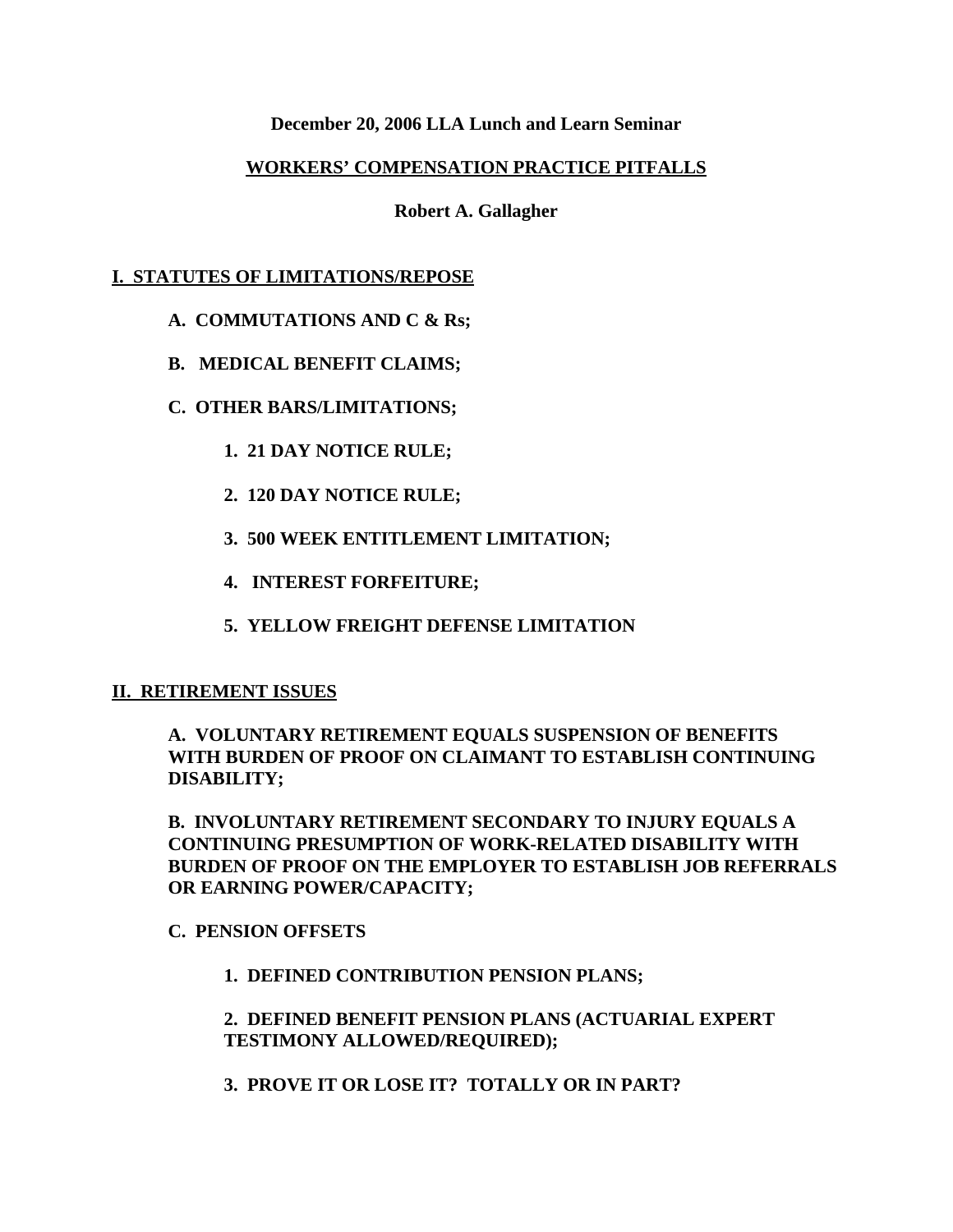## **D. MISCELLANEOUS OFFSETS**

**1. SHORT TERM/LONG TERM DISABILITY TO PERCENTAGE FUNDED BY EMPLOYER;**

**2. UNEMPLOYMENT COMPENSATION BENEFITS;**

**3. SOCIAL SECURITY OFFSET;**

**4. OLD AGE/RETIREMENT ONLY (50% OF BENEFIT OFFSET) BUT THEN ONLY IF CLAIMANT NOT RECEIVING RETIREMENT BENEFITS AT TIME OF WORK INJURY;**

**5. NO OFFSET FOR WIDOW/WIDOWER BENEFITS;**

**6. FACTOR TO CONSIDER IN C & R CASE EVALUATION FOR OLDER CLAIMANTS**

**7. OFFSETS/CREDITS ARE FOR GROSS AMOUNT OF BENEFITS, NOT NET**

#### **III. SOCIAL SECURITY ISSUES**

**A. WC OFFSET FROM SSDI BENEFITS;**

**1. IN CASE OF C & R SETTLEMENTS PRO-RATE LUMP-SUM NET OF COUNSEL FEES (AND FUTURE MEDICAL BENEFITS) OVER CLAIMANT'S LIFE EXPECTANCY;**

**2. INCLUDE SSDI WC PRORATION LANGUAGE IN EVERY C & R AGREEMENT, EVEN IF CLIENT NOT CURRENTLY RECEIVING SSDI;**

**3. CONSIDER FILING FOR SSDI PRIOR TO OR PART OF A C & R SETTLEMENT TO CREATE A POTENTIAL "WIN/ WIN" FOR BOTH THE CLAIMANT AND CARRIER**

## **B. MEDICARE SET-ASIDE ARRANGEMENTS/TRUSTS**

**1. CMS REVIEW THRESHOLDS ARE NOT A "SAFE HARBOR"**

**2. CARRIER PAYMENT OF NONWORK-RELATED MEDICAL BENEFITS MAY MEAN CONDITIONS FOR WHICH PAYMENTS WERE MADE MUST BE COVERED IN A MSA;**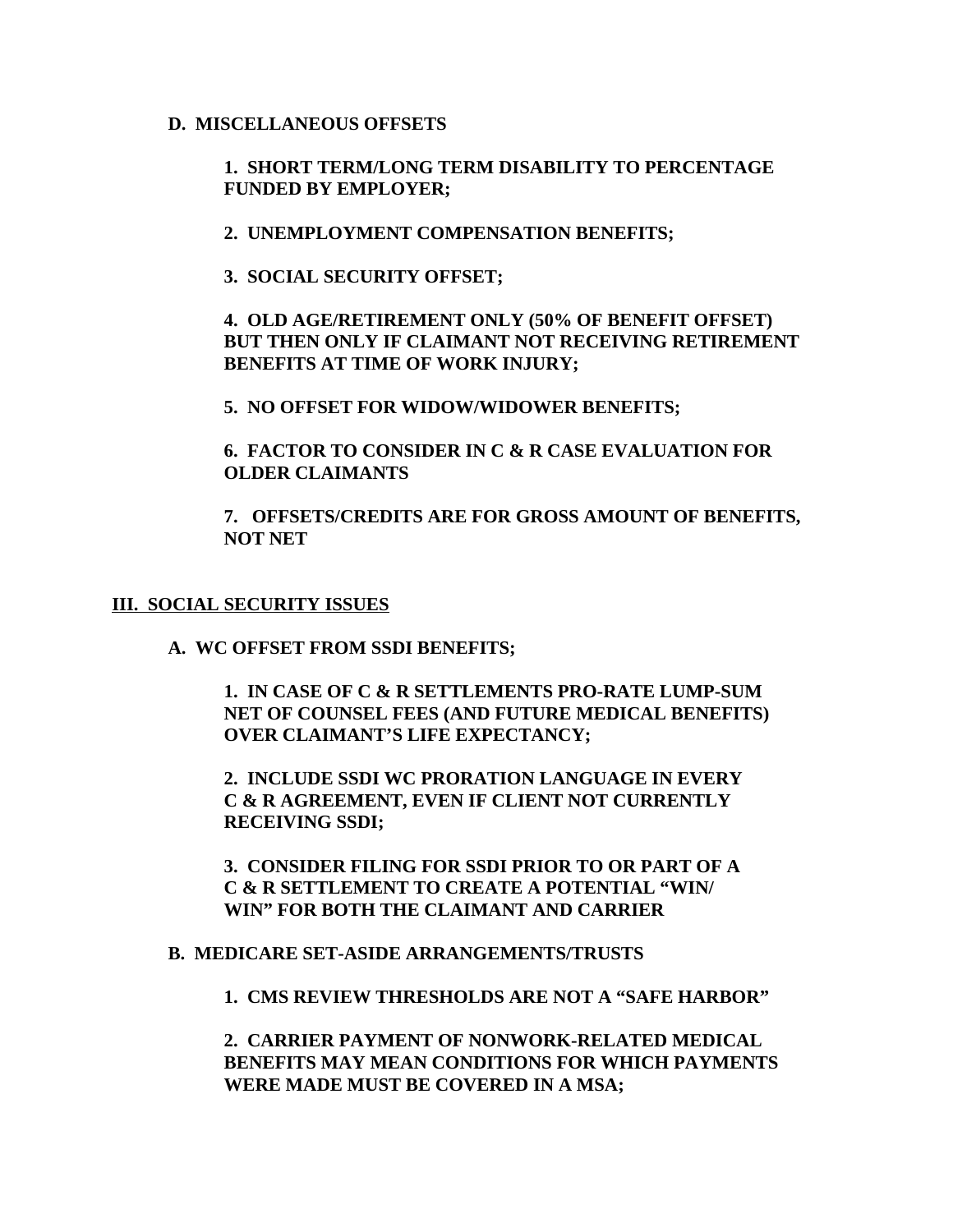## **3. PRACTICE POINTERS**

**(a) HAVE CARRIER FUND VENDOR FOR FUTURE MEDICAL EXPENSE PROJECTION AND MSA;**

**(b) OBTAIN LETTER FROM CMS THAT MSA NOT REQUIRED;**

**(c) OBLIGATION OF CLAIMANT'S COUNSEL TO EDUCATE CLAIMANT ON MECHANICS OF A SELF-ADMINISTERED MSA TRUST;**

**(d) USE OF STRUCTURED SETTLEMENT/ANNUITY TO FUND MSA**

#### **IV. MISCELLANY**

## **A. FEE DISPUTES – SOME ARE WITHIN WCJ JURISDICTION AND SOME REQUIRE ADJUDICATION IN COURT OF COMMON PLEAS;**

**B. RECENT AMENDMENTS TO THE ACT;**

**1. MANDATORY MEDIATION;**

**2. LITIGATION TIME LINE;**

## **C. IRE AS BAR TO EMPLOYER TERMINATION PETITION.**

**V. CONCLUSION**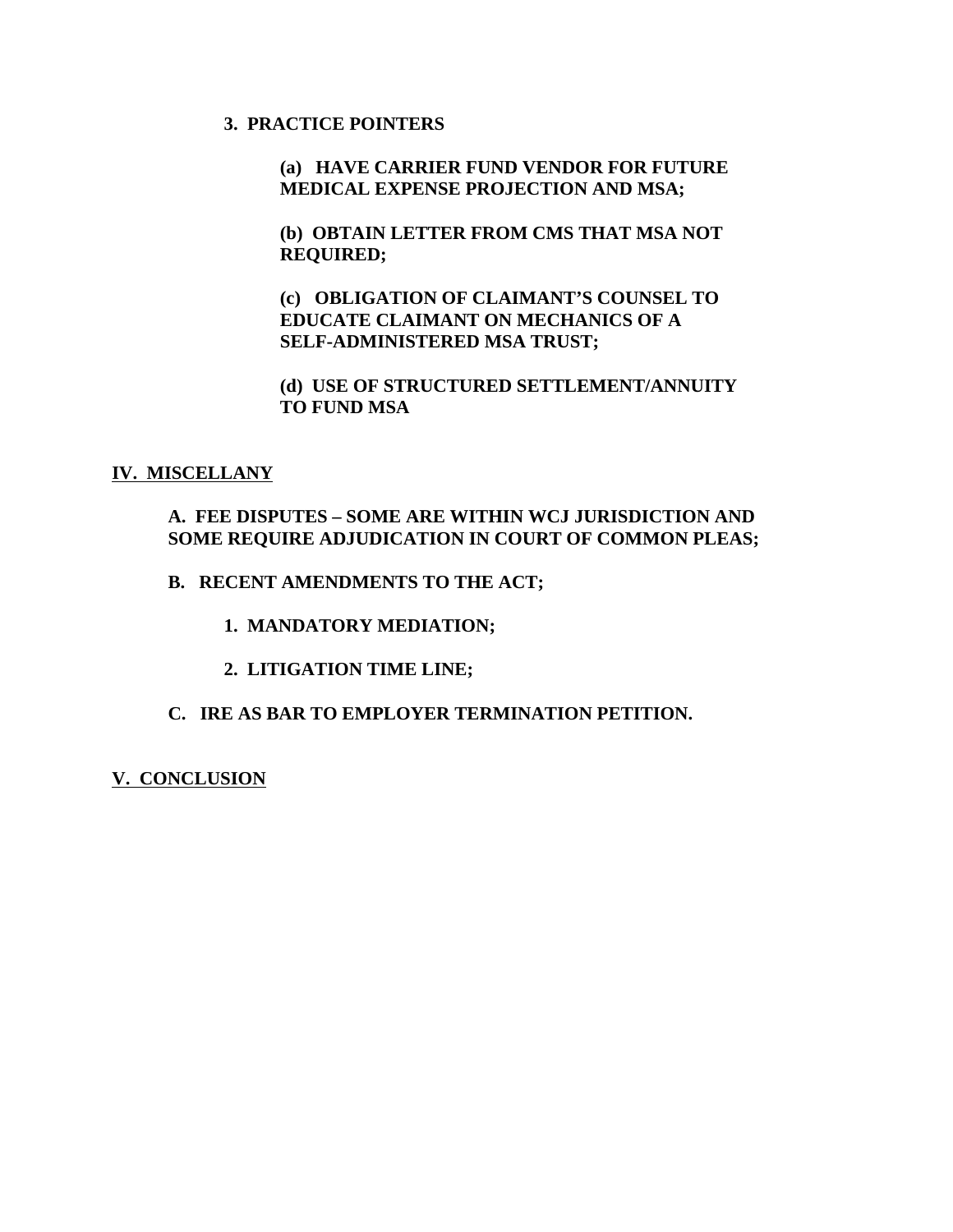Add after "The balance shall be paid directly to the Claimant"

New paragraph:

37.000 The sum of  $$322$ represents payment of all future wage and medical. claims for workers' compensation.  $\int$  2  $\vartheta$   $\circ$   $\cdot$   $\cdot$   $\circ$ represents future medical claims. ५८ ००० The sum of \$ represents all future wage claims for workers' compensation. This sum is compensation for impairment of the Claimant's earning power for the remainder of the Claimant's life. Out of this sum, the Claimant is paying  $\mathbf S$ 7000.00 in attorney's fees. The Claimant will net the sum of  $\sqrt{s}$   $\geq$   $\frac{3}{2}$ The Claimant's remaining life expectancy (according to Arias, E. United States life tables, 2002. National vital statistics reports; vol. 53 no. 6. Hyattsville, Maryland: National Center for Health Statistics. 2004) is months. Therefore, even 262 though the above amount is paid in a lump sum, the Claimant's monthly workers' compensation benefit, for the purpose of determining the setoff by the Social Security Administration amounts to  $\frac{1}{2}$   $\frac{99}{102}$ per month for  $282$ months, commencing the day of the written Decision granting the Compromise and Release. The commencement date represents the last payment of temporary total disability benefits. See Program Operation Manual Systems (POMS), Section D1 11501.235C (July 1986); Sciarotta v. Bowen, 837 F.2d 135, 140-141 (3d. Cir. 1987)

Life Tables URL:

http://www.cdc.gov/nchs/data/nvsr/nvsr53/nvsr/53-06.pdf Requires Adobe Reader download free at: http://www.adobe.com/products/acrobat/readstep.html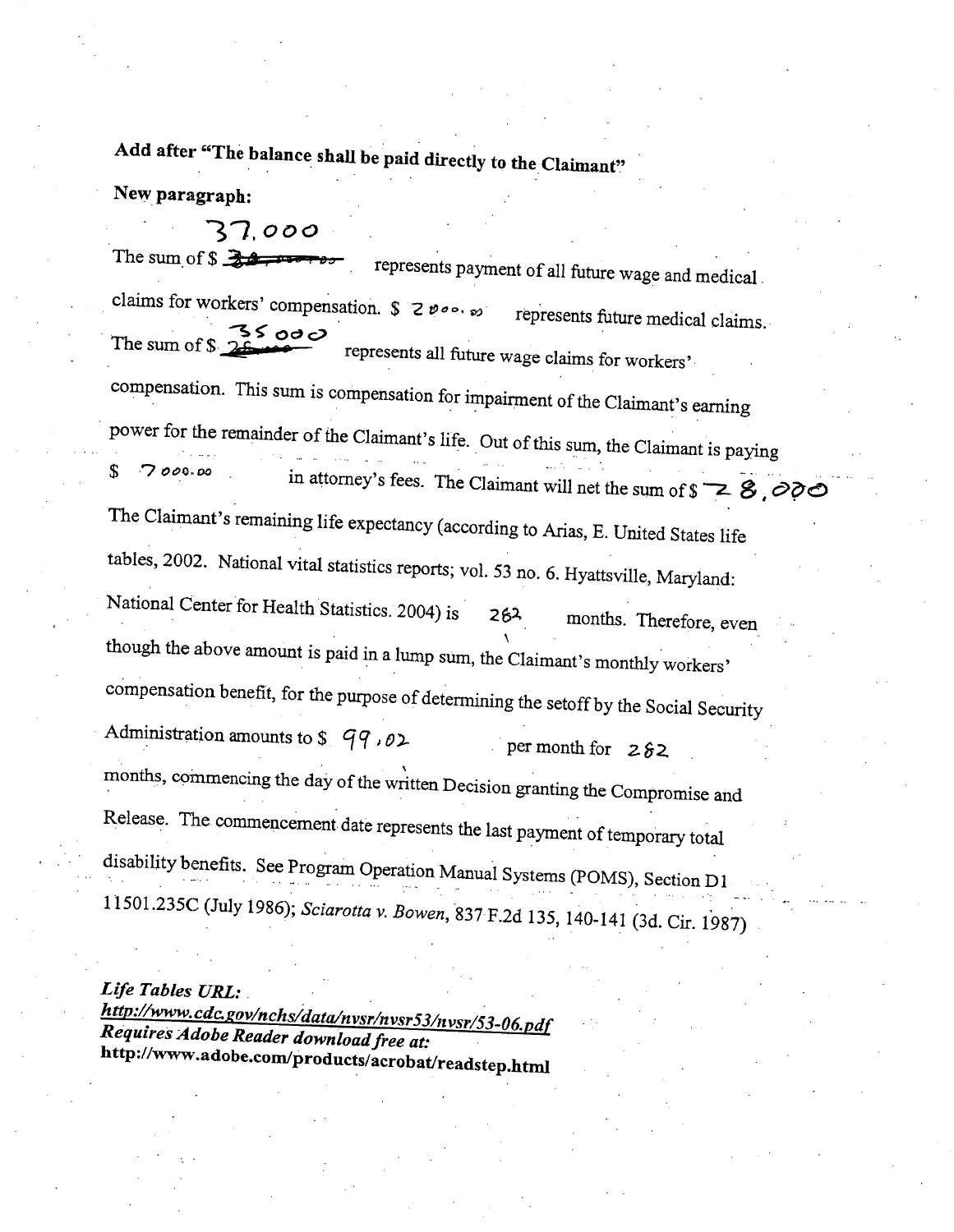## **SETTLEMENTS THAT REOUIRE A MEDICARE SET-ASIDE ALLOCATION AND CMS APPROVAL:**

If the claimant is currently a Medicare beneficiary and the total settlement is more than  $$25,000.00$ 

## **OR**

If the settlement amount exceeds \$250,000 and the claimant has a reasonable expectation of becoming a Medicare beneficiary within thirty (30) months of the settlement date

## The factors to determine a reasonable expectation are:

- Claimant has applied for Social Security Disability Benefits
- Claimant has been denied Social Security Disability Benefits but anticipates filing an appeal
- Claimant is in the process of appealing and/or refiling for Social **Security Disability Benefits**
- Claimant is (or will be) at least 62 years and 6 months old, 120 days from today
- Claimant has End Stage Renal Disease (ESRD) but does not qualify for Medicare based on ESRD

## For cases where the CMS review threshold is not met. CMS's interests must still be considered.

Phone: 570-467-3764 Fax: 570-467-3771 www.LIGgroup-medicare.com email: LIG@LIGgroup-medicare.com

THE LIG GROUP, LLC, 361 State Road, P.O. Box 190, Barnesville, PA 18214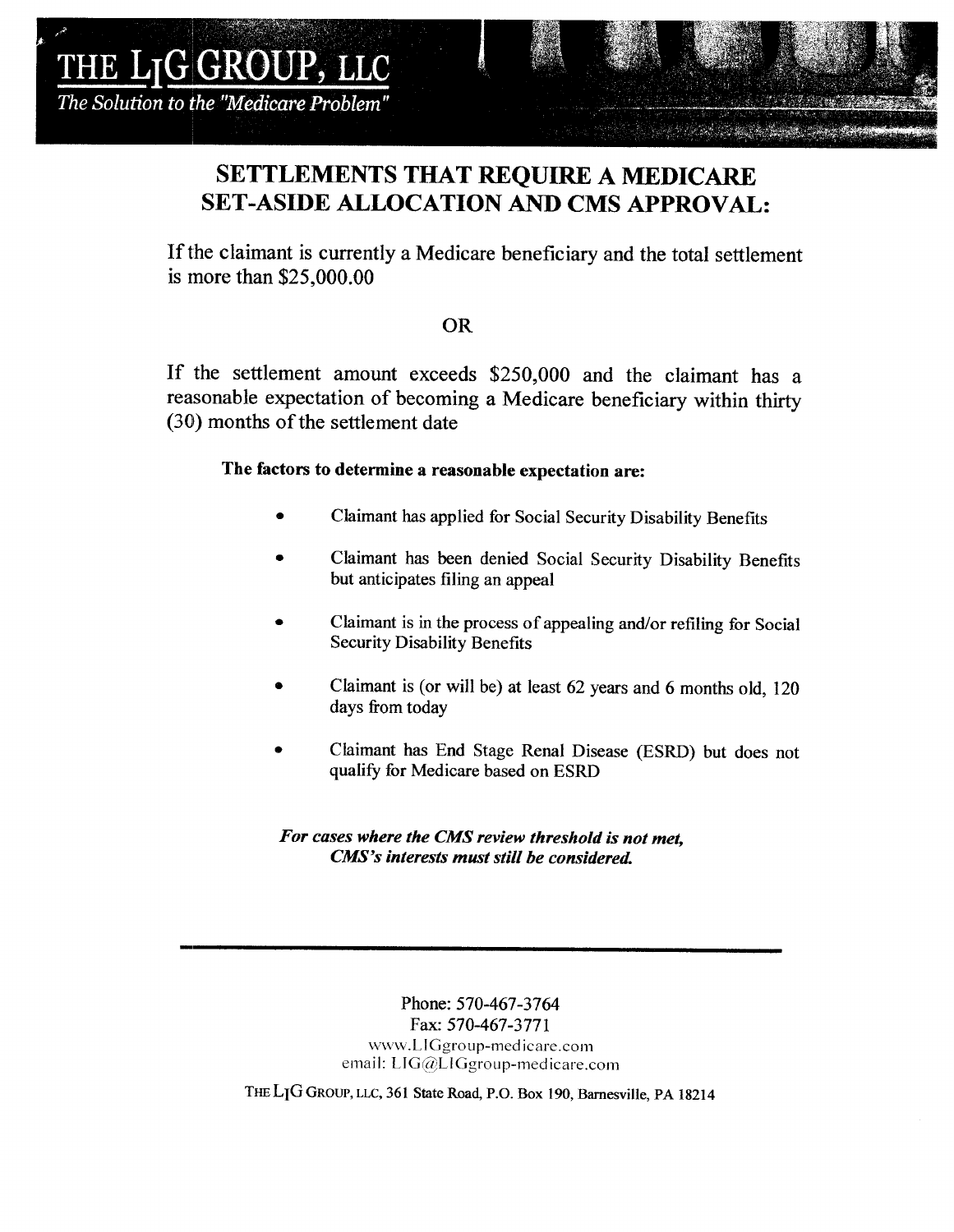## LTGGROUP, LLC

The Solution to the "Medicare Problem"

Thank you for the opportunity to introduce our services. The LIG Group, LLC offers Medicare Set-aside Solutions for even the most complex cases. We understand the intricacies of a workers' compensation case and the complexities involved in settling a case when a Medicare Set-aside Arrangement is involved. Many times a case does not settle due to concern over obtaining CMS approval for the MSA. The LIG Group not only provides a medical review by a Board Certified Physician, but also provides a review by an experienced Workers' Compensation Attorney.

Medicare Set-aside Allocation and Submission to CMS that includes:

- Review by an Experienced Workers' Compensation Attorney
- All necessary release forms
- Rated Age Life Expectancy
- Report of Projected Future Medical Treatment prepared by our Network of Physicians
- **Entitlement Information**
- Placement in Discounted Pharmacy Prescription plans available
- Retrieval and Submission of medical records for last 2 years (up to \$100) covered in flat fee)
- Retrieval and Submission of Medical Bill Payment History for last 2 years
- Submission to CMS
- Average 14 day turn around time
- Flat Fee of \$3,200

## **Medical Records Review**

(MSP compliance in cases that do not meet the CMS review threshold)

- Retrieve all related medical records (up to \$100 covered in flat fee)
- Report of Projected Future Medical Treatment prepared by our Network of Physicians
- Determine cost of future treatment
- Flat Fee of \$1300 for basic cases; Flat Fee of \$2000 for complex cases

## For more Information:

Phone: 570-467-3764 Fax: 570-467-3771 www.LIGgroup-medicare.com email: LIG@LIGgroup-medicare.com

THE L<sub>I</sub>G GROUP, LLC, 361 State Road, P.O. Box 190, Barnesville, PA 18214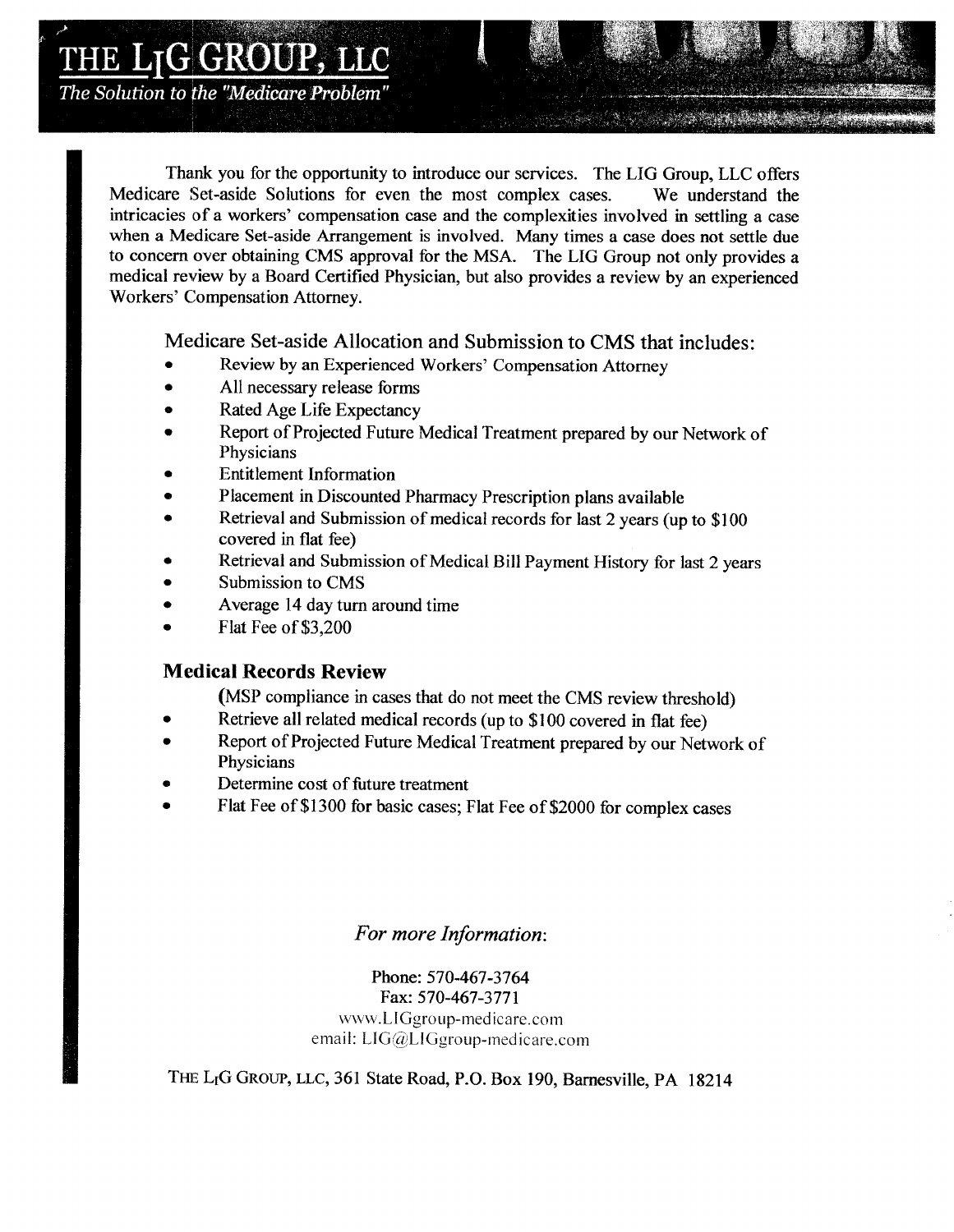# **MEDICARE SETTLEMENT SOLUTIONS**



## Medicare-set-aside (MSA) allocation

- Retrieve and provide all necessary release forms
- Retrieve and provide all related medical records for the last 2 years
- If medical record retrieval cost exceeds \$100.00 that cost will be billed in addition to set fee.

**MSSP** 

**Services** 

- Physician review of related medical records
- Provide a future treatment plan
- Determination of Rated Age as needed or life expectancy
- Create a life-care plan if necessary (additional fee)
- Retrieve and provide all related medical billings (last 2 years)
- Calculate future treatment costs
- Retrieve and provide settlement information
- Retrieve and provide custodial agreement, annuity or assignment information if applicable.
- Provide entitlement information (Medicare part A &/ part B)
- Determine Status of Social Security Disability and Medicare benefits
- Submit to Centers for Medicare and Medicaid Services (CMS) FEE: \$3200

## Medical-records review

- Retrieve all related medical records
- Conduct physician review and establish future-treatment plan
- Determine cost of future treatment

FEE: Basic: \$1300, Complex: \$2000

(MSP compliance in cases that don't meet CMS thresholds)

## Life-care plans

Provide free quote as necessary

## **Structured settlement services**

- **Trusts**
- **Annuities**
- Special-needs trusts for clients currently on Medicare



299 Cherry Blossom Drive . Southampton, PA 18966 215.396.2577 • 215.396.2507 fax www.medicaresettlement.com